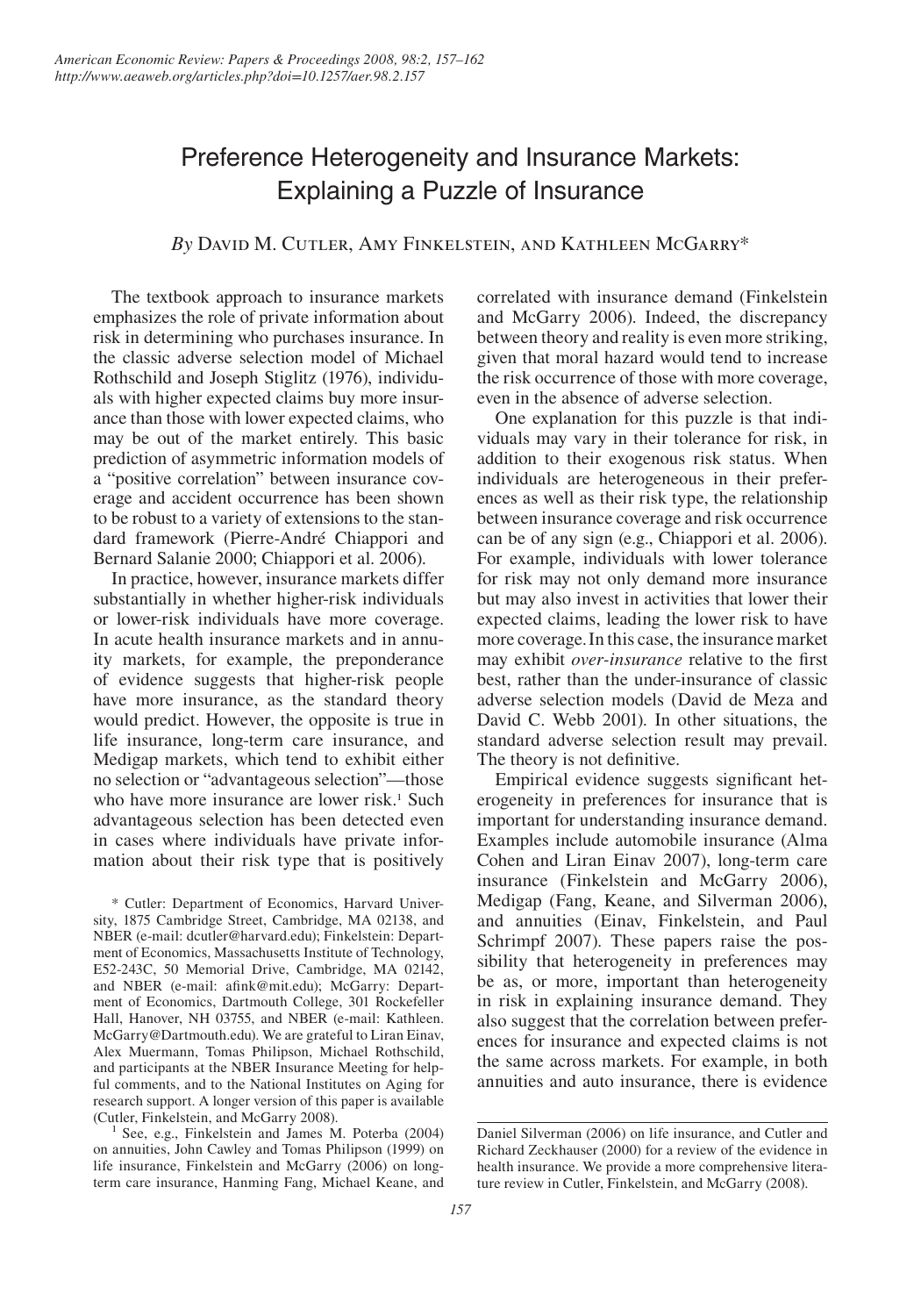that those with greater preferences for insurance have higher expected insurance claims, which would reinforce the standard asymmetric information effect (Einav, Finkelstein, and Schrimpf 2007; Cohen and Einav 2007). In the Medigap market and in the long-term care insurance market, however, those with higher preferences for insurance appear to have lower expected claims, creating offsetting advantageous selection (Fang, Keane, and Silverman 2006; Finkelstein and McGarry 2006). These findings suggest that differences in the relationship between preferences and expected claims may help explain differences across markets in whether they are advantageously or adversely selected.

In this paper, we examine the relation between risky behaviors, insurance purchases, and risk occurrence in five different insurance markets: life insurance, acute health insurance, annuities, long-term care insurance, and Medicare supplemental insurance (Medigap).

#### **I. Data and Empirical Framework**

Our analysis uses individual-level data from the Health and Retirement Study (HRS). We use the original HRS cohort to examine the holding of term life insurance and private acute health insurance among people age 51 to 61 in 1992. We use a second HRS cohort, the Asset and Health Dynamics (AHEAD) sample, to examine Medigap insurance, long-term care insurance, and annuities among people age 65 to 90 in 1995. We examine contemporaneous reports of medical care use, and also use the panel nature of these data to track mortality and nursing home outcomes for individuals in both cohorts through 2002. The working paper version (Cutler, Finkelstein, and McGarry 2008) contains more detailed information on the definitions of the variables we use, as well as summary statistics.

Our basic test is to examine how measures of risk tolerance are related to the occurrence of risk, and to whether the individual has insurance. Risk tolerance is not easily measured. We proxy for risk tolerance using five measures of behaviors that likely capture individual risk aversion: smoking; drinking; job-based mortality risk; receipt of preventive health care; and use of seat belts. While each of these variables will reflect factors in addition to risk tolerance. results that are consistent across the variables suggest that risk tolerance is an important part of their variability. We have also examined the relationship between the behavior measures and a proxy for risk aversion based on respondents' reported willingness to engage in various hypothetical income gambles. The two are moderately related (see working paper for results), which is consistent with prior analyses (Robert Barsky et al. 1997).

Our estimating equations are of the form:

(1)

$$
\mathbb{1}(insurance)_i = \beta_0 + \beta_1 Behavior_i + X_i\Gamma + \varepsilon_i;
$$

(2)

 $Riskoccurrentce_i = \alpha_0 + \alpha_1 Behavior_i + X_i\Pi + \eta_i$ 

where  $\mathbb{1}(insurance)$  *i* is an indicator variable for whether the individual has a particular type of insurance,  $Risk occurrence_i$  is a measure of the occurrence of the risk the insurance in question would cover, *Behavior*<sub>i</sub> is one of our measures of risk tolerance, and *X* represents covariates.

We use five measures of insurance holdings: whether the individual has term life insurance in 1992, whether the individual has private acute health insurance in 1992 (through either an employer or the nongroup market)<sup>2</sup>, whether the individual has an annuity in 1995, whether the individual has Medicare supplemental coverage in 1995 (termed "Medigap") to cover some of the expenses not insured by the public Medicare insurance, and whether the individual has longterm-care insurance in 1995. The corresponding risk occurrence measures for these five insurance products are: whether the individual dies by 2002 (for life insurance), whether the individual reports having entered a hospital in the previous two years (for acute health insurance), whether the individual survives to 2002 (for annuities), contemporaneous medical expenses not covered by Medicare (for Medigap), and whether the individual goes into a nursing home by 2002 (for long-term-care insurance). <sup>3</sup>

<sup>&</sup>lt;sup>2</sup> For our analysis of the acute health insurance market, we exclude individuals who report public health insurance

coverage. <sup>3</sup> For our risk occurrence measure for Medigap, we impute medical expenditures not covered by Medicare based on information in the HRS on hospital and doctor visits, and the deductible and coinsurance rules for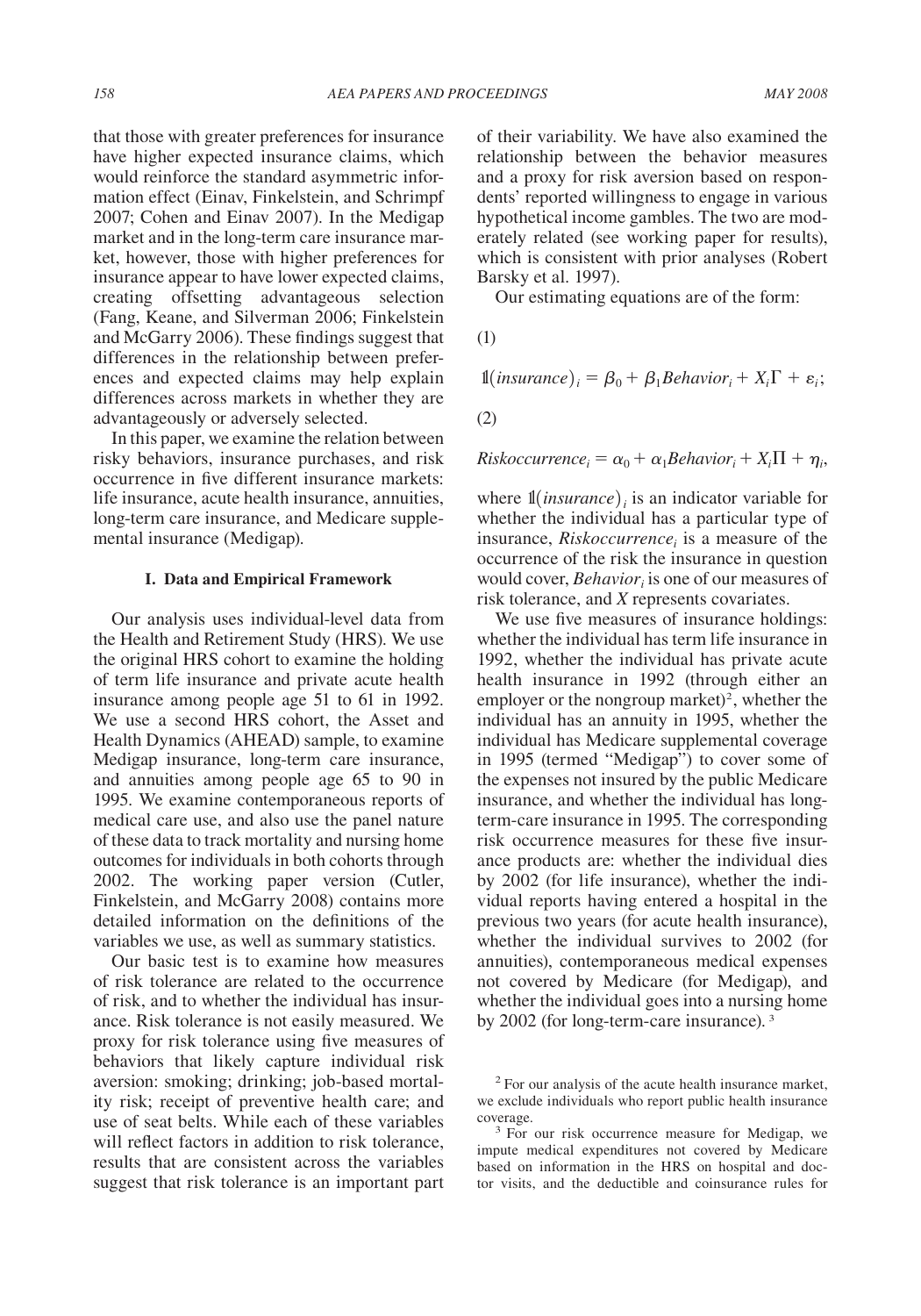|                        | Insurance product |                |                       |                |                     |  |
|------------------------|-------------------|----------------|-----------------------|----------------|---------------------|--|
| Independent variable   | Term Life<br>(1)  | Annuity<br>(2) | Long-term care<br>(3) | Medigap<br>(4) | Acute health<br>(5) |  |
| Mean dep var           | 0.50              | 0.07           | 0.10                  | 0.65           | 0.84                |  |
| Smoking                | $-0.034***$       | $-0.027***$    | 0.007                 | $-0.083***$    | $-0.084***$         |  |
|                        | (0.010)           | (0.009)        | (0.014)               | (0.022)        | (0.009)             |  |
|                        | [11, 453]         | [6, 420]       | [6,401]               | [6, 383]       | [10, 945]           |  |
| Drinking               | $-0.017$          | $-0.013$       | 0.016                 | $-0.022$       | $-0.046***$         |  |
|                        | (0.021)           | (0.016)        | (0.023)               | (0.035)        | (0.017)             |  |
|                        | [11, 453]         | [6, 393]       | [6,376]               | [6, 357]       | [10, 945]           |  |
| Job risk               | $-0.002*$         | $-0.003***$    | $-0.002***$           | $-0.016***$    | $-0.005***$         |  |
|                        | (0.001)           | (0.001)        | (0.001)               | (0.002)        | (0.001)             |  |
|                        | [10, 556]         | [4,878]        | [4, 845]              | [4,852]        | [10, 207]           |  |
| Preventive care        | $0.115***$        | $0.053***$     | $0.082***$            | $0.187***$     | $0.220***$          |  |
|                        | (0.016)           | (0.010)        | (0.011)               | (0.020)        | (0.013)             |  |
|                        | [9,773]           | [6,251]        | [6,233]               | [6, 218]       | [9,411]             |  |
| Always wears seat belt | $0.063***$        | $0.030***$     | $0.037***$            | $0.058***$     | $0.058***$          |  |
|                        | (0.013)           | (0.007)        | (0.009)               | (0.016)        | (0.010)             |  |
|                        | [9,805]           | [6,408]        | [6,390]               | [6, 373]       | [9,488]             |  |

Table 1—Relationship between Risky (or Risk-Reducing) Behavior and Insurance Coverage

*Notes:* Table reports results from OLS estimation of equation (1). Binary dependent variable is given in column headings. Each cell reports the results from a separate regression; it reports the coefficient on right-hand-side variable listed in the first column. Insurance is measured in the 1992 HRS in columns 1 and 5, and in the 1995 AHEAD in columns 2, 3, and 4. All right-hand-side variables are measured in the year insurance is measured (1992 or 1995 as indicated) except for preventive health activity and seat belt use for 1992 insurance coverage where they are measured in 1996. Heteroskedasticity-robust standard errors are in parentheses. Sample size is in square brackets.

\*\*\* Significant at, or below, 1 percent.

\*\* Significant at, or below, 5 percent.

\* Significant at, or below, 10 percent.

Our behavioral measures are relatively standard. Smoking behavior is defined as current smoking status. Drinking is a dummy variable for whether the individual has three or more drinks per day (a common measure of problem drinking). Job risk is defined as the mortality rates per 100,000 employees in the individual's industry-occupation cell (for the HRS) or occupation cell (for the AHEAD). We also construct two measures of active steps individuals can take to reduce mortality and healthy risk: the fraction of gender-appropriate preventive health activity undertaken,<sup>4</sup> and whether the individual reports always wearing a seat belt. For our 1995 AHEAD sample, we observe these precautionary measures contemporaneously in 1995. Unfortunately, for the 1992 HRS sample, these measures are first available in 1996; we observe them for people who are alive at that age.

On average, in our 1992 sample of nearelderly, 27 percent of people smoke, 5 percent have a drinking problem, and the average mortality risk by industry-occupation cell is 4 fatalities per 100,000 employees. The average person undertakes 60 percent of gender-appropriate health activities, and 80 percent report always wearing a seat belt. Smoking rates are substantially lower (7.6 percent) in our 1995 sample of the elderly, reflecting the strong difference in mortality by smoking status at older ages, but the other characteristics are similar.

### **II. Results**

Table 1 reports the bivariate relationship between each behavior and insurance coverage. Table 2 shows the analogous relationship with risk occurrence. For completeness and comparability

Medicare. The exact imputation procedure is described in detail in the working paper version. Results using the utilization measures directly are similar (not shown). For our risk occurrence measure for acute health insurance, we use an indicator variable for whether the individual entered a hospital, but do not impute total spending, as it would require more detailed information than is available about medical care utilization.<br><sup>4</sup> These activities are: whether the individual had a flu

shot; had a blood test for cholesterol; checked her breasts for lumps monthly; had a mammogram or breast x-ray; had a Pap smear; had a prostate screen.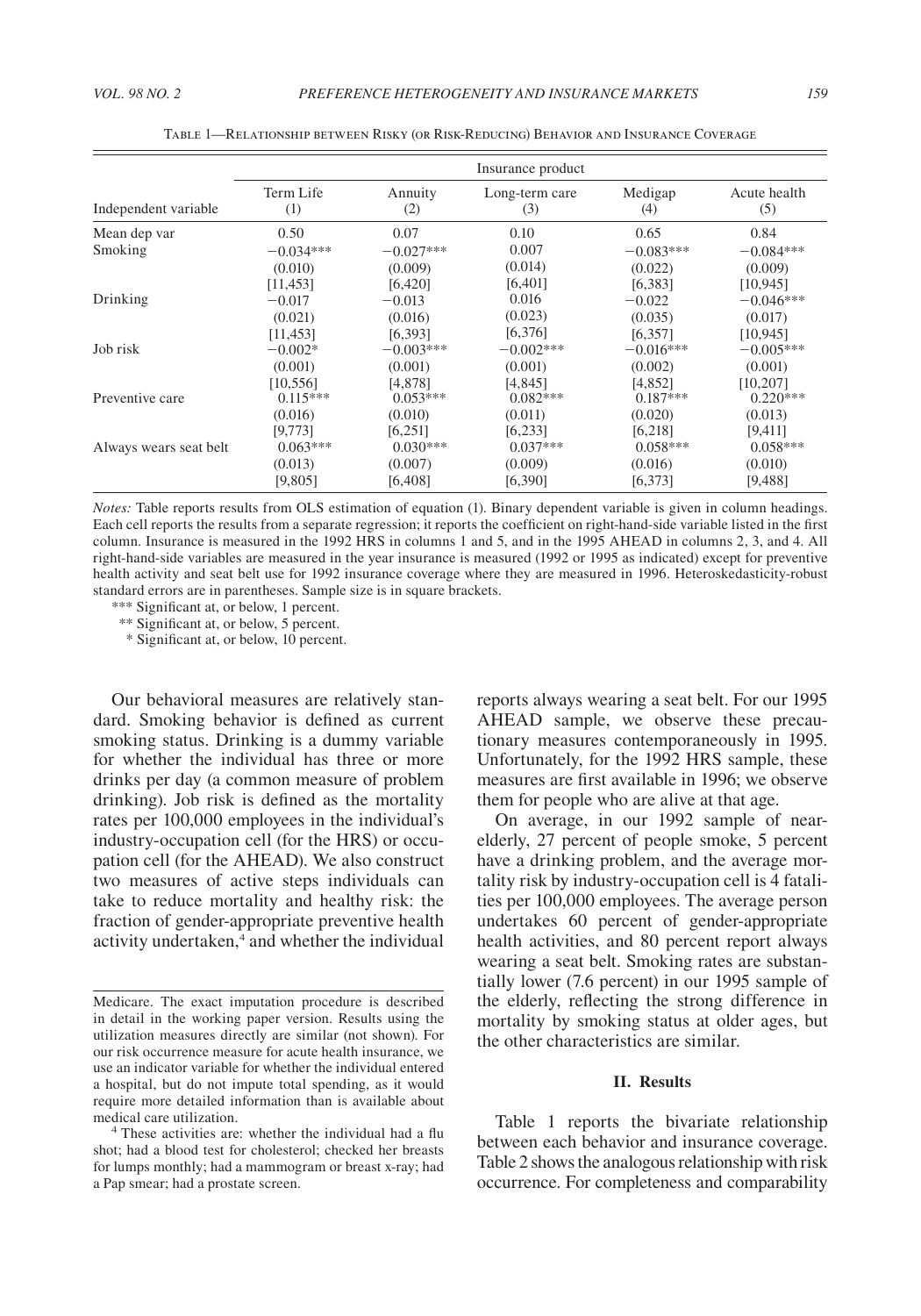|                           | Risky outcome                           |                                               |                                                       |                                                                  |                                                                    |  |  |  |
|---------------------------|-----------------------------------------|-----------------------------------------------|-------------------------------------------------------|------------------------------------------------------------------|--------------------------------------------------------------------|--|--|--|
| Independent<br>variable   | Mortality<br>$(1992 - 2002$ HRS)<br>(1) | Mortality<br>$(1995 - 2002)$<br>AHEAD)<br>(2) | Used nursing home<br>$(1995 - 2002)$<br>AHEAD)<br>(3) | Medical costs that<br>Medigap could cover<br>(1995 AHEAD)<br>(4) | Entered a hospital<br>in preceding two<br>years? (1992 HRS)<br>(5) |  |  |  |
| Mean dep var              | 0.13                                    | 0.38                                          | 0.24                                                  | \$911                                                            | 0.09                                                               |  |  |  |
| Smoking                   | $0.110***$                              | $0.098***$                                    | $-0.011$                                              | $-103.1***$                                                      | $-0.006$                                                           |  |  |  |
|                           | (0.008)                                 | (0.022)                                       | (0.019)                                               | (40.2)                                                           | (0.006)                                                            |  |  |  |
|                           | [11, 191]                               | [6, 455]                                      | [6, 217]                                              | [6, 317]                                                         | [11, 910]                                                          |  |  |  |
| Drinking                  | $0.083***$                              | 0.021                                         | $-0.030$                                              | $-112.3**$                                                       | 0.010                                                              |  |  |  |
|                           | (0.017)                                 | (0.035)                                       | (0.029)                                               | (54.5)                                                           | (0.013)                                                            |  |  |  |
|                           | [11, 191]                               | [6, 428]                                      | [6, 193]                                              | [6, 294]                                                         | [11, 910]                                                          |  |  |  |
| Job risk                  | $0.004***$                              | $0.007***$                                    | $-0.001$                                              | $9.3***$                                                         | $0.002***$                                                         |  |  |  |
|                           | (0.001)                                 | (0.002)                                       | (0.001)                                               | (3.6)                                                            | (0.001)                                                            |  |  |  |
|                           | [10, 295]                               | [5,681]                                       | [4, 849]                                              | [4,782]                                                          | [10, 950]                                                          |  |  |  |
| Preventive care           | $-0.011$                                | $-0.148***$                                   | $-0.127***$                                           | 305.1***                                                         | $0.060***$                                                         |  |  |  |
|                           | (0.010)                                 | (0.020)                                       | (0.018)                                               | (36.6)                                                           | (0.009)                                                            |  |  |  |
|                           | [10,085]                                | [6, 285]                                      | [6,080]                                               | [6, 168]                                                         | [10, 123]                                                          |  |  |  |
| Always wears<br>seat belt | $-0.048***$<br>(0.008)<br>[10, 123]     | $-0.104***$<br>(0.016)<br>[6, 432]            | $-0.053***$<br>(0.015)<br>[6, 203]                    | $-99.4*$<br>(59.9)<br>[6, 307]                                   | $-0.021***$<br>(0.008)<br>[10, 156]                                |  |  |  |

Table 2—Relationship between Risky (or Risk-Reducing) Behavior and Risky Outcomes

*Note:* Table reports results from OLS estimation of equation (2). Dependent variables are given in column headings. Each cell reports the results from a separate regression; it reports the coefficient on right-hand-side variable listed in the first column. All right-hand-side variables are measured in 1992 in columns 1 and 5, except for preventive health activity and seat belt use, which are measured in 1996; all right-hand-side variables are measured in 1995 in columns 2, 3, and 4. Heteroskedasticityrobust standard errors are in parentheses. Sample size is in square brackets.

\*\*\* Significant at, or below, 1 percent.

\*\* Significant at, or below, 5 percent.

\* Significant at, or below, 10 percent.

with the existing literature, the working paper version also reports results in which we control for covariates (*X*) designed to capture the risk classification used by insurers. Conditioning on the characteristics used in pricing insurance is crucial for papers testing the predictions of standard adverse selection models, as these predictions are about how people behave *conditional* on the menu of contracts they face (Chiappori and Salanie 2000). However, when examining the influence of preferences on insurance demand and risk type, the unconditional relationships may be of greater interest, since we are primarily interested in how preferences mediate the insurance–risk occurrence relationship and risk classification may be endogenous to preferences. In practice, the two sets of results are very similar.

Table 1 shows that individuals who engage in more risky behavior (or less risk reducing behavior) are systematically less likely to have each type of insurance. The results are remarkably consistent across behavior measures and across insurance types. They are particularly strong for preventive health activity, seat belt use, and the mortality rate of the individual's industry-occupation cell. Similar patterns are present—but are somewhat less robust—for smoking and drinking. To take one example, people who always wear a seat belt are 6.3 percentage points (~13 percent) more likely to have life insurance, 3.0 percentage points (~43 percent) more likely to have an annuity, 3.7 percentage points (~37 percent) more likely to have long-term-care insurance, and 5.8 percentage points (~9 percent) more likely to have Medigap or acute health coverage. Each of these is statistically significant at the 1 percent level.

Table 2 examines the relationship between risky behavior and risk occurrence. The first two columns examine the relationship between more risky (less risk reducing) behaviors and mortality in the life insurance sample (column 1) and in the annuity sample (column 2). Not surprisingly, riskier behavior is associated with higher mortality, and people who undertake more preventive activities have lower mortality.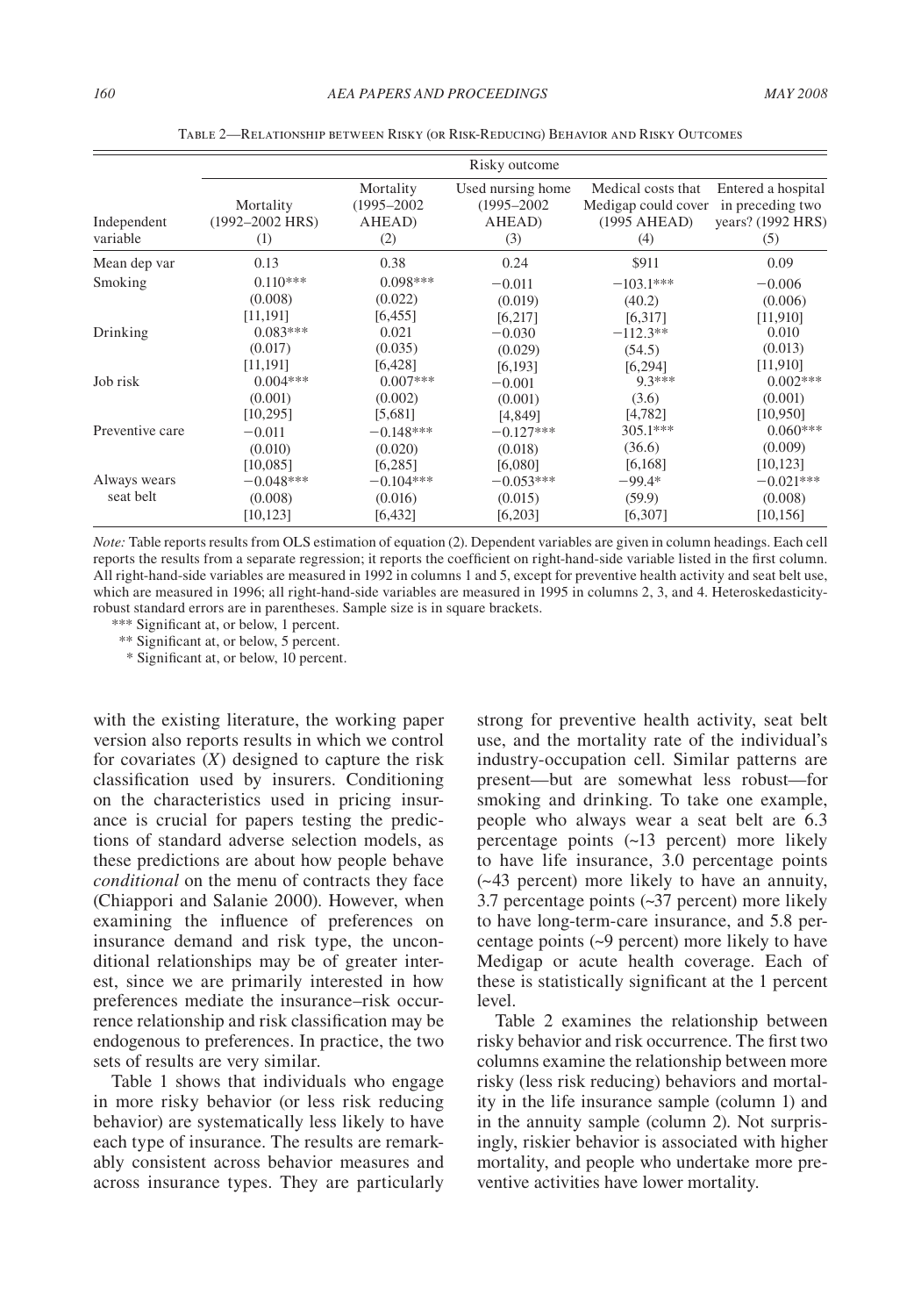Column 3 examines the relationship between behaviors and subsequent use of nursing homes. Although there is no systematic relationship between smoking, drinking, and job-based mortality risk and nursing home use, preventive health activity and seat belt use are negatively associated with the probability of going into a nursing home. Since people who use preventive care or wear seat belts are also more likely to have long-term-care insurance (Table 1), these patterns may help explain why the market is not, on net, adversely selected.

Finally, columns 4 and 5 look at the relationship between the various behaviors and medical costs that Medigap policies would cover (column 4) and the relationship between the behaviors and hospital use, which is an important component of the costs that acute private health insurance would cover (column 5). The results are mixed; some risky behaviors are correlated with lower medical expenditures and utilization, while others are correlated with higher spending. Some of these behaviors, therefore, act to offset the standard asymmetric information effects, while others serve to reinforce them.

#### **III. Interpretation and Conclusions**

Our analysis yields two main findings. First, in all five markets, we find that individuals who engage in what are commonly thought of as risky behaviors (smoking, drinking, or prior employment in jobs with higher mortality rates) or who do not take measures to reduce risk (preventive health activities or wearing a seat belt) are systematically less likely to hold each of these insurance products.<sup>5</sup> Second, we find that these same individuals tend to have higher expected claims for life insurance and long-term-care insurance, but lower expected claims for annuities; for Medigap and acute health insurance, there is no systematic relationship between the behavior measures and expected claims.

These results can help to explain the puzzle of insurance we started with: why is adverse selection not more common? In annuity markets, there is clear evidence of adverse selection: people who live longer are more likely to buy insurance. The standard adverse selection model is one explanation for this, but so is variation in risk tolerance; people who have less risky behaviors live longer and are more likely to buy annuities. In life insurance, our results suggest that differential risk tolerance can help explain why people with lower mortality rates have more insurance. Similarly, in the case of longterm-care insurance, people who use more preventive care or are more likely to wear seat belts buy insurance more readily, but also stay out of nursing homes. For acute health insurance, the lack of any systematic offsetting effect of risk tolerance may explain why the preponderance of studies have found that this market is, on net, adversely selected. In the case of Medigap, other sources of advantageous selection than risk tolerance appear to be necessary to understand why this market is, on net, advantageously selected; indeed, Fang, Keane, and Silverman (2006) have documented that those with higher cognitive ability are more likely both to purchase Medigap and to have lower expected claims.

Overall, our findings suggest that preferences for insurance—and their impact on risk occurrence and insurance purchase—may help explain the different patterns of selection observed in different insurance markets. These preference effects thus provide a potential unifying explanation for the differential patterns in insurance coverage across different markets.

Our results have a number of implications. Most importantly, they suggest that in considering the nature of market inefficiencies created by private information in insurance markets, the possibility of over-insurance from advantageous selection should be considered in addition to the under-insurance concern of classic, unidimensional adverse selection models. The implications of this for welfare have received some attention (de Meza and Webb 2001) and are a fruitful subject for future research.

## **REFERENCES**

**Barsky, Robert, Thomas Juster, Miles Kimball, and Matthew Shapiro.** 1997. "Preference parameters and behavioral heterogeneity: An

<sup>5</sup> Here we use the term "risk" to denote the chance of what is generally considered to be an undesirable event for the individual (namely, worse health or death). Of course, in the context of insurance purchasing, the "risk" depends on what is being insured. For example, from the insurance company's perspective, a high mortality individual will be "high risk" as a life insurance consumer but "low risk" as an annuity buyer.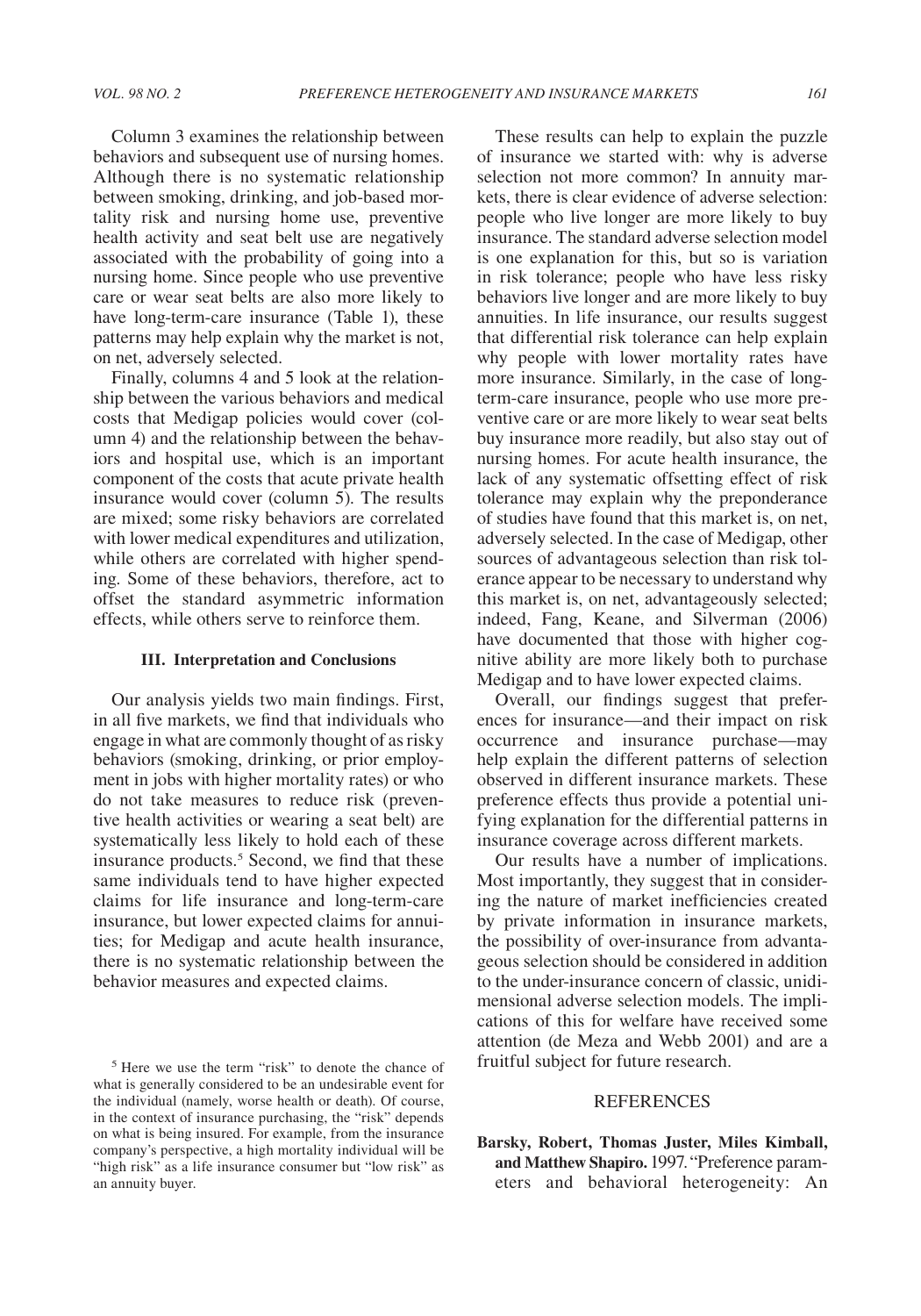experimental approach in the health and retirement study." *Quarterly Journal of Economics*, 112(2): 537–79.

- **Cawley, John, and Tomas Philipson.** 1999. "An Empirical Examination of Information Barriers to Trade in Insurance." *American Economic Review*, 89(4): 827–46.
- **Chiappori, Pierre-Andre, and Bernard Salanie.** 2000. "Testing for Asymmetric Information in Insurance Markets." *Journal of Political Economy*, 108(1): 56–78.
	- **Chiappori, Pierre-Andre, Bruno Jullien, Bernard Salanie, and Francois Salanie.** 2006. "Asymmetric Information in Insurance: General Testable Implications." *Rand Journal of Economics*, 37(4): 783–98
	- **Cohen Alma, and Liran Einav.** 2007. "Estimating Risk Preferences from Deductible Choice." *American Economic Review*, 97(3): 745–88.
	- **Cutler, David M., Amy Finkelstein, and Kathleen McGarry.** 2008. "Preference Heterogeneity and Insurance Markets: Explaining a Puzzle of Insurance." National Bureau of Economic Research Working Paper 13746.
	- **Cutler, David M., and Richard Zeckhauser.** 2000. "The Anatomy of Health Insurance." In *Handbook of Health Economics, Volume 1A,* ed. A. Culyer and J. Newhouse, 563–643. Amsterdam: Elsevier.
- **de Meza, David, and David C. Webb.** 2001. "Advantageous Selection in Insurance Markets." *Rand Journal of Economics*, 32(2): 249–62.
- **Einav, Liran, Amy Finkelstein, and Paul Schrimpf.** 2007. "The Welfare Cost of Asymmetric Information: Evidence from the U.K. Annuity Market." National Bureau of Economic Research Working Paper 13228.
- **Fang, Hamming, Michael Keane, and Daniel Silverman,** 2006. "Sources of Advantageous Selection: Evidence from the Meidgap Insurance Market." National Bureau of Economic Research Working Paper 12289.
- **Finkelstein, Amy, and Kathleen McGarry.** 2006. "Private Information and its Effect on Market Equilibrium: New Evidence from Long-Term Care Insurance." *American Economic Review*  96(4): 938–58.
- **Finkelstein, Amy, and James Poterba.** 2004. "Adverse Selection in Insurance Markets: Policyholder Evidence from the U.K. Annuity Market." *Journal of Political Economy*, 112(1): 183–208.
- **Rothschild, Michael, and Joseph E. Stiglitz.** 1976. "Equilibrium in Competitive Insurance Markets: An Essay on the Economics of Imperfect Information." *Quarterly Journal of Economics,* 90(4): 630–49.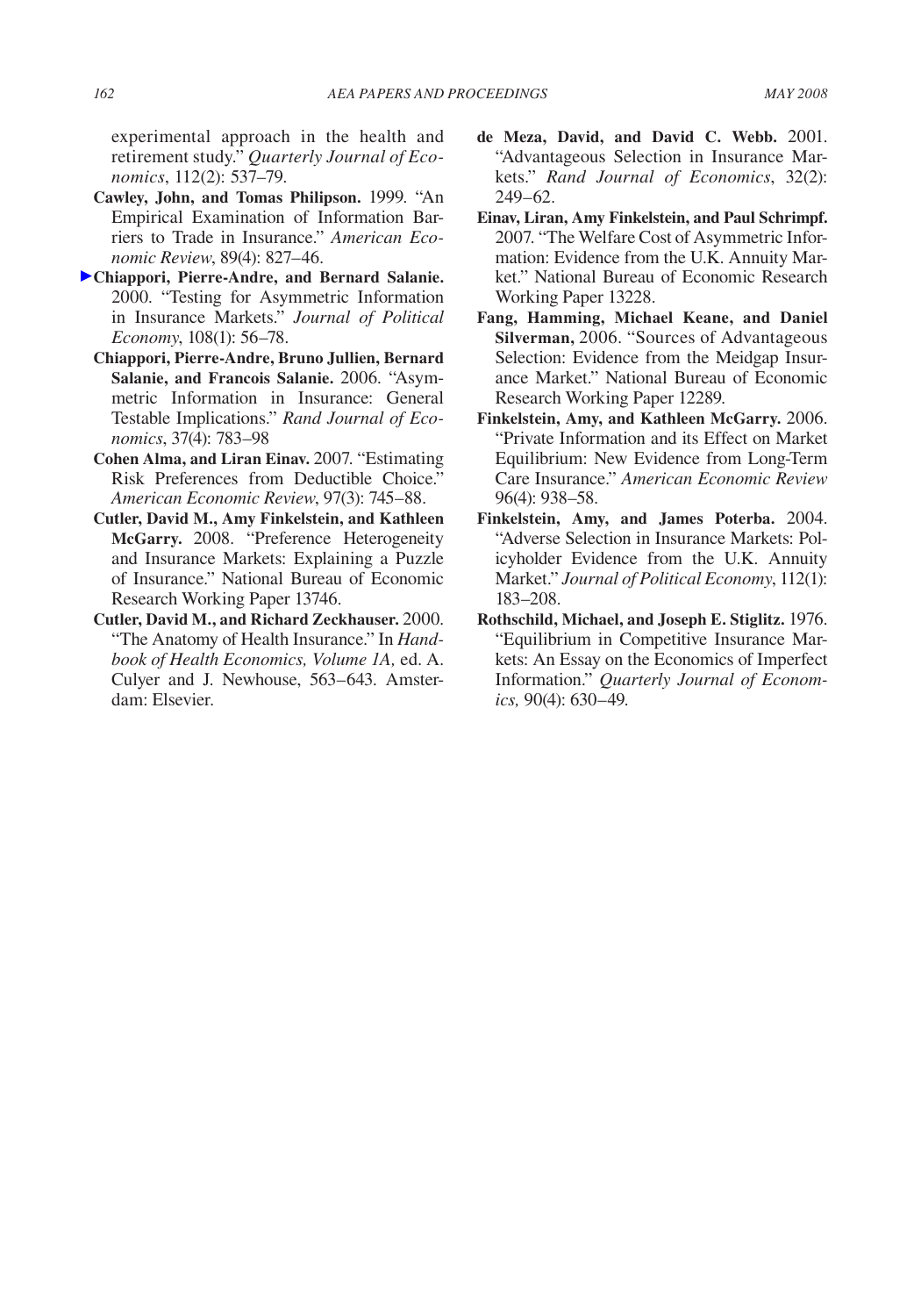# **This article has been cited by:**

- 1. Timothy J. Layton, Thomas G. McGuire, Richard C. van Kleef. 2018. Deriving risk adjustment payment weights to maximize efficiency of health insurance markets. *Journal of Health Economics* **61**, 93-110. [[Crossref\]](https://doi.org/10.1016/j.jhealeco.2018.07.001)
- 2. Valentino Dardanoni, Antonio Forcina, Paolo Li Donni. 2018. Testing for Asymmetric Information in Insurance Markets: A Multivariate Ordered Regression Approach. *Journal of Risk and Insurance* **85**:1, 107-125. [[Crossref\]](https://doi.org/10.1111/jori.12145)
- 3. MingJie Hao, Angus S. Macdonald, Pradip Tapadar, R. Guy Thomas. 2018. Insurance loss coverage and demand elasticities. *Insurance: Mathematics and Economics* **79**, 15-25. [[Crossref\]](https://doi.org/10.1016/j.insmatheco.2017.12.002)
- 4. Timothy J. Layton. 2017. Imperfect risk adjustment, risk preferences, and sorting in competitive health insurance markets. *Journal of Health Economics* **56**, 259-280. [\[Crossref](https://doi.org/10.1016/j.jhealeco.2017.04.004)]
- 5. Michael Geruso. 2017. Demand heterogeneity in insurance markets: Implications for equity and efficiency. *Quantitative Economics* **8**:3, 929-975. [\[Crossref](https://doi.org/10.3982/QE794)]
- 6. Maximiliane Hoerl, Amelie Wuppermann, Silvia H. Barcellos, Sebastian Bauhoff, Joachim K. Winter, Katherine G. Carman. 2017. Knowledge as a Predictor of Insurance Coverage Under the Affordable Care Act. *Medical Care* **55**:4, 428-435. [[Crossref](https://doi.org/10.1097/MLR.0000000000000671)]
- 7. Johannes Spinnewijn. 2017. Heterogeneity, Demand for Insurance, and Adverse Selection. *American Economic Journal: Economic Policy* **9**:1, 308-343. [[Abstract\]](https://doi.org/10.1257/pol.20140254) [[View PDF article\]](http://pubs.aeaweb.org/doi/pdf/10.1257/pol.20140254) [[PDF with links\]](http://pubs.aeaweb.org/doi/pdfplus/10.1257/pol.20140254)
- 8. Jan Boone, Christoph Schottmüller. 2017. Health Insurance Without Single Crossing: Why Healthy People Have High Coverage. *The Economic Journal* **127**:599, 84-105. [\[Crossref](https://doi.org/10.1111/ecoj.12242)]
- 9. Valentino Dardanoni, Paolo Li Donni. 2016. The welfare cost of unpriced heterogeneity in insurance markets. *The RAND Journal of Economics* **47**:4, 998-1028. [[Crossref\]](https://doi.org/10.1111/1756-2171.12164)
- 10. Maria Polyakova. 2016. Risk selection and heterogeneous preferences in health insurance markets with a public option. *Journal of Health Economics* **49**, 153-168. [[Crossref\]](https://doi.org/10.1016/j.jhealeco.2016.06.012)
- 11. Semyon Malamud, Huaxia Rui, Andrew Whinston. 2016. Optimal reinsurance with multiple tranches. *Journal of Mathematical Economics* **65**, 71-82. [\[Crossref](https://doi.org/10.1016/j.jmateco.2016.05.006)]
- 12.Daniele Fabbri, Chiara Monfardini. 2016. Opt Out or Top Up? Voluntary Health Care Insurance and the Public vs. Private Substitution. *Oxford Bulletin of Economics and Statistics* **78**:1, 75-93. [[Crossref\]](https://doi.org/10.1111/obes.12107)
- 13.David Hedengren, Thomas Stratmann. 2016. IS THERE ADVERSE SELECTION IN LIFE INSURANCE MARKETS?. *Economic Inquiry* **54**:1, 450-463. [[Crossref\]](https://doi.org/10.1111/ecin.12212)
- 14. Robert D. Lieberthal. The Role of Government 201-233. [\[Crossref](https://doi.org/10.1007/978-3-319-43796-5_8)]
- 15. Tom Krebs, Moritz Kuhn, Mark L. J. Wright. 2015. Human Capital Risk, Contract Enforcement, and the Macroeconomy. *American Economic Review* **105**:11, 3223-3272. [\[Abstract\]](https://doi.org/10.1257/aer.20111681) [\[View PDF article\]](http://pubs.aeaweb.org/doi/pdf/10.1257/aer.20111681) [\[PDF with links\]](http://pubs.aeaweb.org/doi/pdfplus/10.1257/aer.20111681)
- 16. Nik Ahmad Sufian Burhan, Fauzilah Salleh, Nik Mohd Ghazi Burhan. 2015. National intelligence and private health expenditure: Do high IQ societies spend more on health insurance?. *Intelligence* **52**, 1-8. [\[Crossref](https://doi.org/10.1016/j.intell.2015.06.005)]
- 17. Jeffrey Clemens. 2015. Regulatory Redistribution in the Market for Health Insurance. *American Economic Journal: Applied Economics* **7**:2, 109-134. [\[Abstract](https://doi.org/10.1257/app.20130169)] [\[View PDF article](http://pubs.aeaweb.org/doi/pdf/10.1257/app.20130169)] [\[PDF with links](http://pubs.aeaweb.org/doi/pdfplus/10.1257/app.20130169)]
- 18. Takeshi Yagihashi, Juan Du. 2015. Intertemporal elasticity of substitution and risk aversion: are they related empirically?. *Applied Economics* **47**:15, 1588-1605. [\[Crossref](https://doi.org/10.1080/00036846.2014.1000530)]
- 19. Allison Witman. 2015. Public health insurance and disparate eligibility of spouses: The Medicare eligibility gap. *Journal of Health Economics* **40**, 10-25. [[Crossref\]](https://doi.org/10.1016/j.jhealeco.2014.10.007)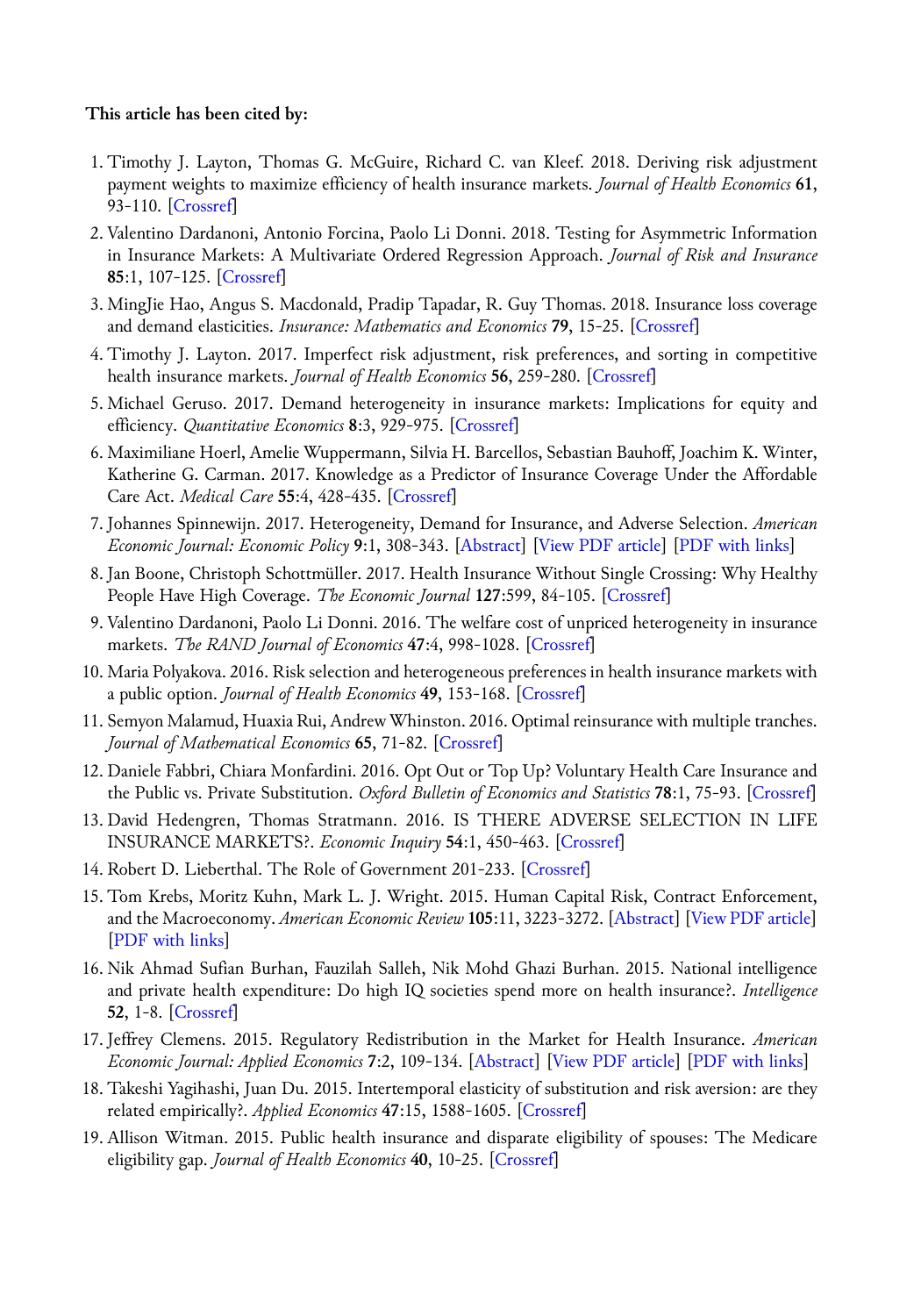- 20. Charles Sutcliffe. 2015. Trading death: The implications of annuity replication for the annuity puzzle, arbitrage, speculation and portfolios. *International Review of Financial Analysis* **38**, 163-174. [[Crossref\]](https://doi.org/10.1016/j.irfa.2014.10.010)
- 21. FRANCESCO PAOLUCCI, PRZEMYSLAW M. SOWA, MANUEL GARCÍA-GOÑI, HENRY ERGAS. 2015. Mandatory aged care insurance: a case for Australia. *Ageing and Society* **35**:02, 231-245. [\[Crossref](https://doi.org/10.1017/S0144686X13000767)]
- 22. Andrei Barbos, Yi Deng. 2015. THE IMPACT OF A PUBLIC OPTION IN THE U.S. HEALTH INSURANCE MARKET. *Economic Inquiry* **53**:1, 508. [[Crossref](https://doi.org/10.1111/ecin.12132)]
- 23. Tibor Zavadil. 2015. Do the Better Insured Cause More Damage? Testing for Asymmetric Information in Car Insurance. *Journal of Risk and Insurance* n/a-n/a. [[Crossref\]](https://doi.org/10.1111/jori.12040)
- 24. Charlotte Andrén Andås, Magnus Hakeberg. 2014. Who chooses prepaid dental care? A baseline report of a prospective observational study. *BMC Oral Health* **14**:1. . [\[Crossref](https://doi.org/10.1186/1472-6831-14-146)]
- 25. Andreas Richter, Jörg Schiller, Harris Schlesinger. 2014. Behavioral insurance: Theory and experiments. *Journal of Risk and Uncertainty* **48**:2, 85-96. [[Crossref\]](https://doi.org/10.1007/s11166-014-9188-x)
- 26. Gang Chen, Gordon G. Liu, Fei Xu. 2014. The Impact of the Urban Resident Basic Medical Insurance on Health Services Utilisation in China. *PharmacoEconomics* **32**:3, 277-292. [\[Crossref](https://doi.org/10.1007/s40273-013-0097-7)]
- 27. Pau Olivella, Fred Schroyen. 2014. Multidimensional Screening in a Monopolistic Insurance Market. *The Geneva Risk and Insurance Review* **39**:1, 90-130. [[Crossref\]](https://doi.org/10.1057/grir.2014.1)
- 28. Amy Finkelstein, James Poterba. 2014. Testing for Asymmetric Information Using "Unused Observables" in Insurance Markets: Evidence from the U.K. Annuity Market. *Journal of Risk and Insurance* n/a-n/a. [\[Crossref](https://doi.org/10.1111/jori.12030)]
- 29. Benjamin R. Handel. 2013. Adverse Selection and Inertia in Health Insurance Markets: When Nudging Hurts. *American Economic Review* **103**:7, 2643-2682. [[Abstract\]](https://doi.org/10.1257/aer.103.7.2643) [[View PDF article](http://pubs.aeaweb.org/doi/pdf/10.1257/aer.103.7.2643)] [\[PDF](http://pubs.aeaweb.org/doi/pdfplus/10.1257/aer.103.7.2643) [with links](http://pubs.aeaweb.org/doi/pdfplus/10.1257/aer.103.7.2643)]
- 30. Thomas C. Buchmueller, Denzil G. Fiebig, Glenn Jones, Elizabeth Savage. 2013. Preference heterogeneity and selection in private health insurance: The case of Australia. *Journal of Health Economics* **32**:5, 757-767. [[Crossref\]](https://doi.org/10.1016/j.jhealeco.2013.05.001)
- 31. Stefan Vetter, Florian Heiss, Daniel McFadden, Joachim Winter. 2013. Risk attitudes and Medicare Part D enrollment decisions. *Economics Letters* **119**:2, 128-132. [[Crossref\]](https://doi.org/10.1016/j.econlet.2013.01.033)
- 32. Pau Olivella, Marcos Vera-Hernández. 2013. Testing for Asymmetric Information in Private Health Insurance \*. *The Economic Journal* **123**:567, 96-130. [\[Crossref](https://doi.org/10.1111/j.1468-0297.2012.02520.x)]
- 33. Raj Chetty, Amy Finkelstein. Social Insurance: Connecting Theory to Data 111-193. [[Crossref\]](https://doi.org/10.1016/B978-0-444-53759-1.00003-0)
- 34. M. Kate Bundorf,, Jonathan Levin,, Neale Mahoney. 2012. Pricing and Welfare in Health Plan Choice. *American Economic Review* **102**:7, 3214-3248. [[Abstract\]](https://doi.org/10.1257/aer.102.7.3214) [\[View PDF article](http://pubs.aeaweb.org/doi/pdf/10.1257/aer.102.7.3214)] [\[PDF with links\]](http://pubs.aeaweb.org/doi/pdfplus/10.1257/aer.102.7.3214)
- 35. Matilde Bombardini, Francesco Trebbi. 2012. RISK AVERSION AND EXPECTED UTILITY THEORY: AN EXPERIMENT WITH LARGE AND SMALL STAKES. *Journal of the European Economic Association* **10**:6, 1348-1399. [[Crossref\]](https://doi.org/10.1111/j.1542-4774.2012.01086.x)
- 36. Hendrik Schmitz. 2012. More health care utilization with more insurance coverage? Evidence from a latent class model with German data. *Applied Economics* **44**:34, 4455-4468. [[Crossref\]](https://doi.org/10.1080/00036846.2011.591733)
- 37. G. Chen, X. Yan. 2012. Demand for voluntary basic medical insurance in urban China: panel evidence from the Urban Resident Basic Medical Insurance scheme. *Health Policy and Planning* **27**:8, 658-668. [\[Crossref](https://doi.org/10.1093/heapol/czs014)]
- 38. Valentino Dardanoni, Paolo Li Donni. 2012. Incentive and selection effects of Medigap insurance on inpatient care. *Journal of Health Economics* **31**:3, 457-470. [[Crossref\]](https://doi.org/10.1016/j.jhealeco.2012.02.007)